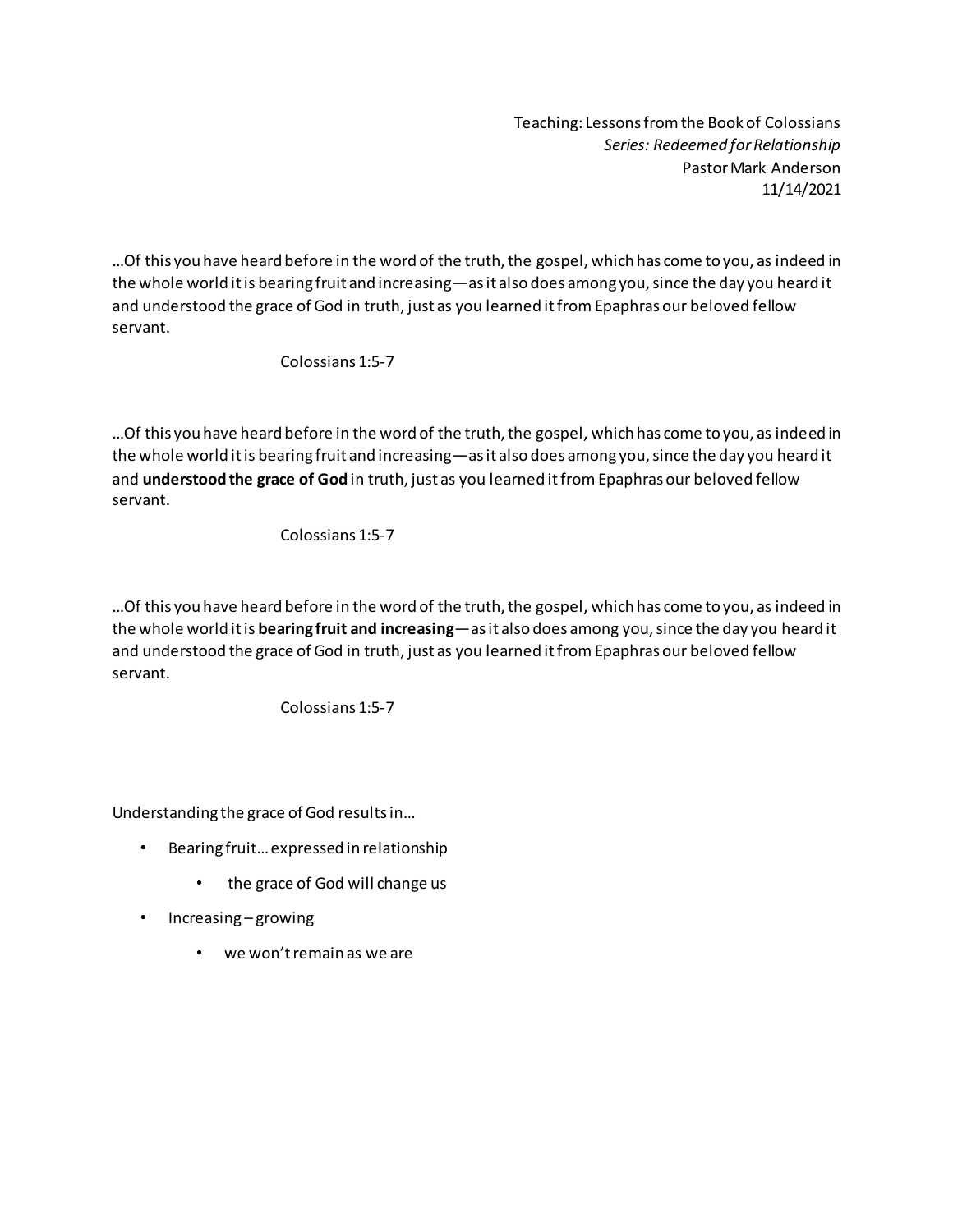…giving thanksto the Father, who has qualified you to share in the inheritance of the saints in light. He has delivered us from the domain of darkness and transferred us to the kingdom of his beloved Son, in whom we have redemption, the forgiveness of sins.

Colossians 1:12-14

…giving thanksto the Father, who has **qualified you to share in the inheritance of the saints in light**.He has delivered us from the domain of darkness and transferred us to the kingdom of his beloved Son, in whom we have redemption, the forgiveness of sins.

Colossians 1:12-14

The grace of God has accomplished…

• Qualified to share in the inheritance of the saints

…giving thanksto the Father, who has qualified you to share in the inheritance of the saints in light.He has **delivered us from the domain of darkness and transferred us to the kingdom of his beloved Son**, in whom we have redemption, the forgiveness of sins.

Colossians 1:12-14

The grace of God has accomplished…

- Qualified to share in the inheritance of the saints
- Delivered from domain of darkness and…
	- transferred to the kingdom of Jesus

And you, who once were alienated and hostile in mind, doing evil deeds, he has now reconciled in his body of flesh by his death, in order to present you **holy and blameless and above reproach** before him,…

Colossians 1:21-22